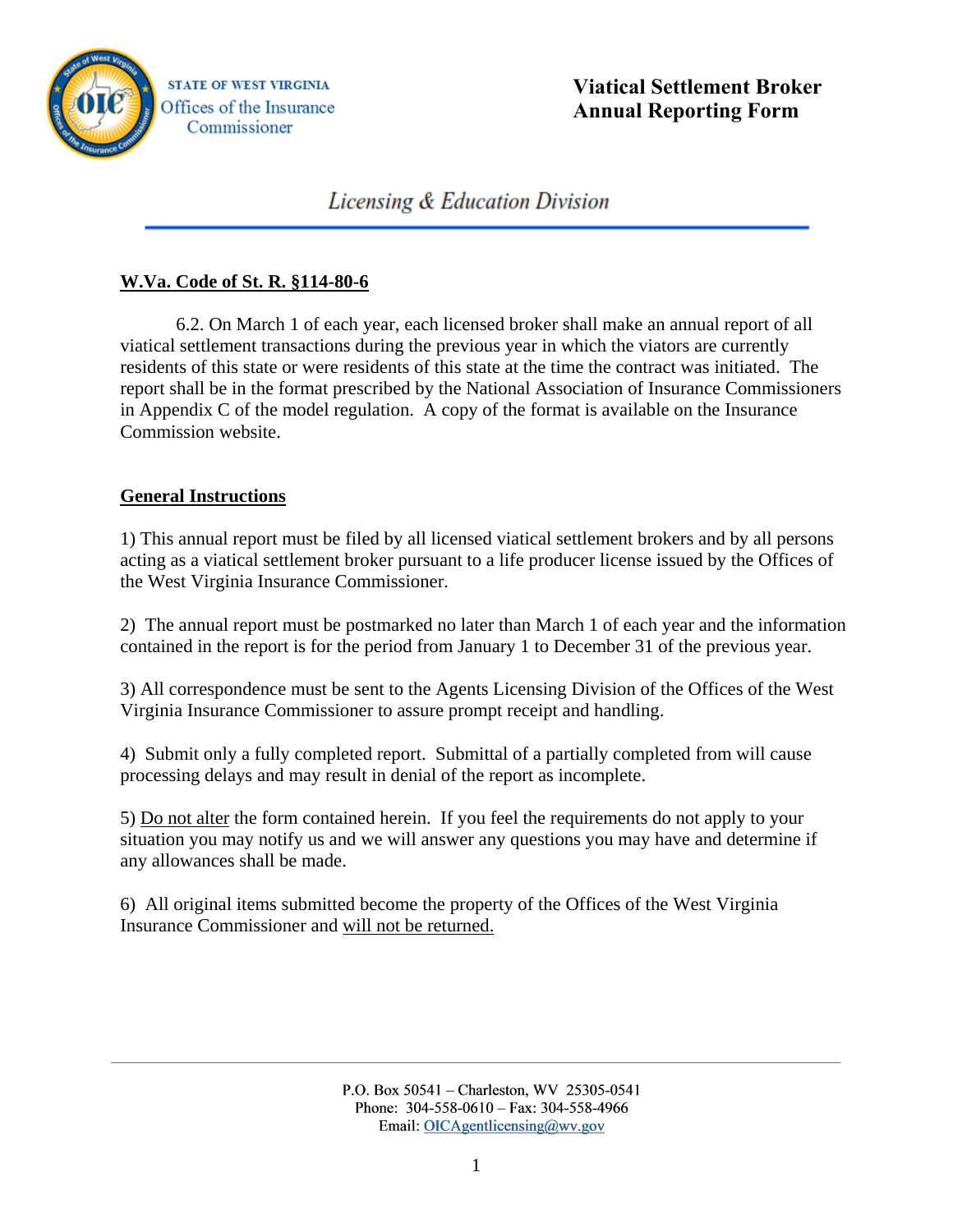#### **STATE OF WEST VIRGINIA OFFICES OF THE WEST VIRGINIA INSURANCE COMMISSIONER**

#### **LICENSING AND EDUCATION DIVISION**

### **ANNUAL REPORT FOR A VIATICAL SETTLEMENT BROKER IN THE STATE OF WEST VIRGINIA**

Below provide the requested information for each contract for which the reporting entity acted as a viatical settlement broker. Report only transactions where the viator is a resident of West Virginia and report only transactions in the reporting year. You may reproduce this form as needed. If none you must so state.

Viatical Settlement Brokers Name Calendar year

 $\overline{\phantom{a}20}$ 

| Viatical<br>settlement<br>number* | Date of<br>Viatical<br>Settlement<br>Contract | Total net death<br>benefit in<br>dollars | Net amount<br>paid to the<br>viator in<br>dollars | Commission<br>amount paid in<br>dollars to<br>Viatical<br>Settlement<br><b>Brokers</b><br>involved in<br>transaction | Viatical Settlement<br>Provider's name |
|-----------------------------------|-----------------------------------------------|------------------------------------------|---------------------------------------------------|----------------------------------------------------------------------------------------------------------------------|----------------------------------------|
|                                   |                                               |                                          |                                                   |                                                                                                                      |                                        |
|                                   |                                               |                                          |                                                   |                                                                                                                      |                                        |
|                                   |                                               |                                          |                                                   |                                                                                                                      |                                        |
|                                   |                                               |                                          |                                                   |                                                                                                                      |                                        |
|                                   |                                               |                                          |                                                   |                                                                                                                      |                                        |
|                                   |                                               |                                          |                                                   |                                                                                                                      |                                        |

\* This is the settlement number, case number or unique identifying number used by the Viatical Settlement Provider to identify the specific viatical settlement transaction